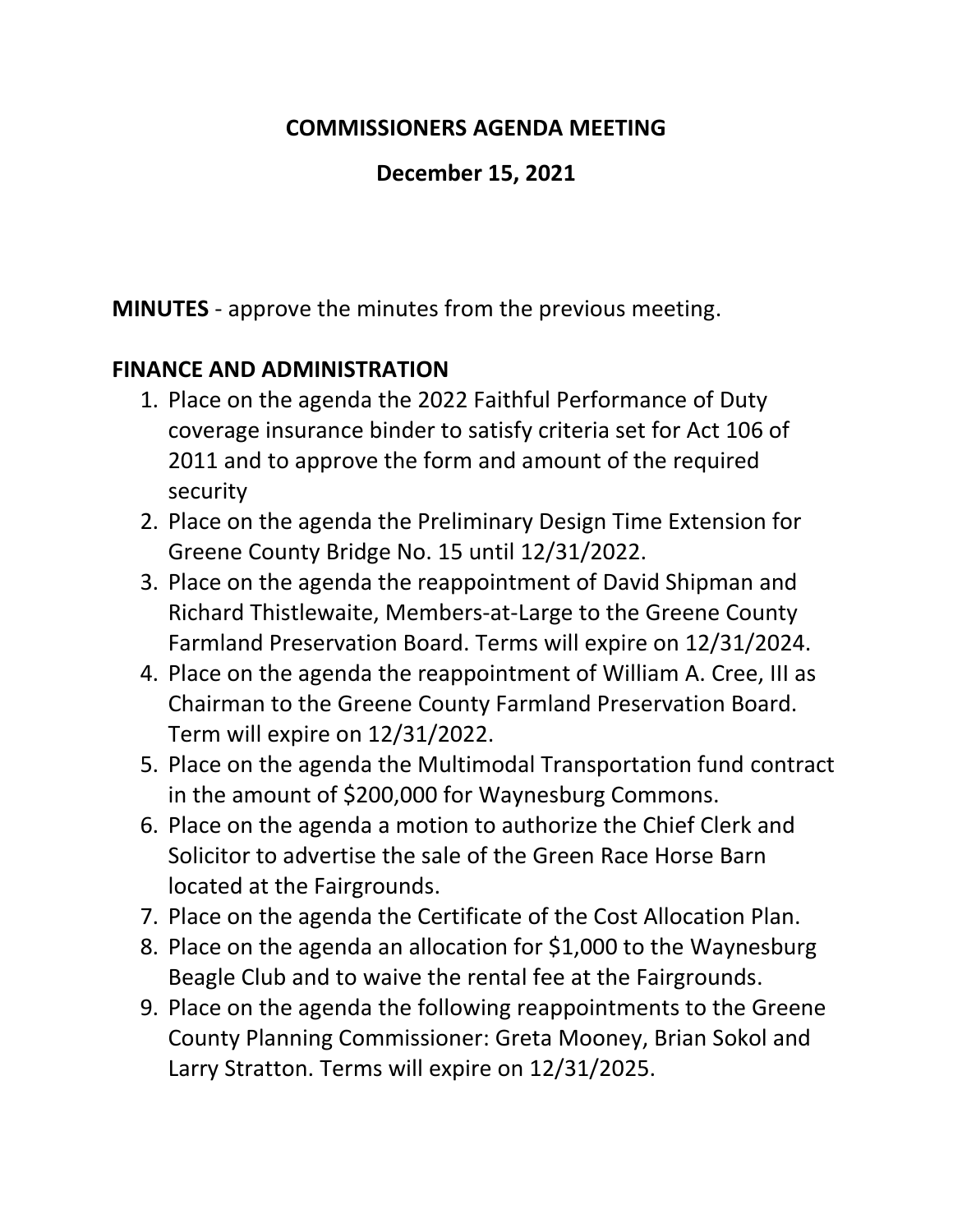- 10. Place on the agenda the following Opioid Settlement Contracts: The Janssen Participation Agreement, the Distributor Participation Agreement and the Intrastate Trust Order. Pending Solicitor Approval.
- 11. Place on the agenda Change Order #3 for the Southwestern Pennsylvania Water Authority Jacobs Ferry Road Water Line Extension Contract number 21-3.
- 12. Place on the agenda a contract between the County of Greene and Washington Health System Occupational Medicine for substance abuse programs.
- 13. Place on the agenda the exempt status for the Broadband Environmental Review for the ARC \$2.5 million grant.
- 14. Place on the meeting dates and times for the commissioners' agenda and regular meetings, along with salary, retirement, prison, assessment, sinking fund, election board meetings and advise the Chief Clerk to advertise.
- 15. Place on the agenda to adopt the budgets for the County General Fund 2022, Liquid Fuels Fund, 911 Fund, Tourism Fund, and Domestic Relations Fund. It should be noted that the ACT 13 allocation received in 2021 is also listed on the cover sheet of the 2022 Budget.
- 16. Place on the agenda to transfer ACT 13 monies received in 2021 to Capital Reserve in the amount of \$3,215,463.31.
- 17. Place on the agenda a motion to incorporate the Human Services, MH/IDD/D&A, Transportation, and Children & Youth Services fiscal year budgets, which were granted/adopted at the beginning of the State Fiscal Year – July 1, 2021, into the 2021 Unified Budget.
- 18. Place on the agenda to set the millage for property taxes within the County of Greene for the year 2022 at the following rates:

a. General Fund – 8.543 mills or 85.4 cents on each one hundred dollars of assessed valuation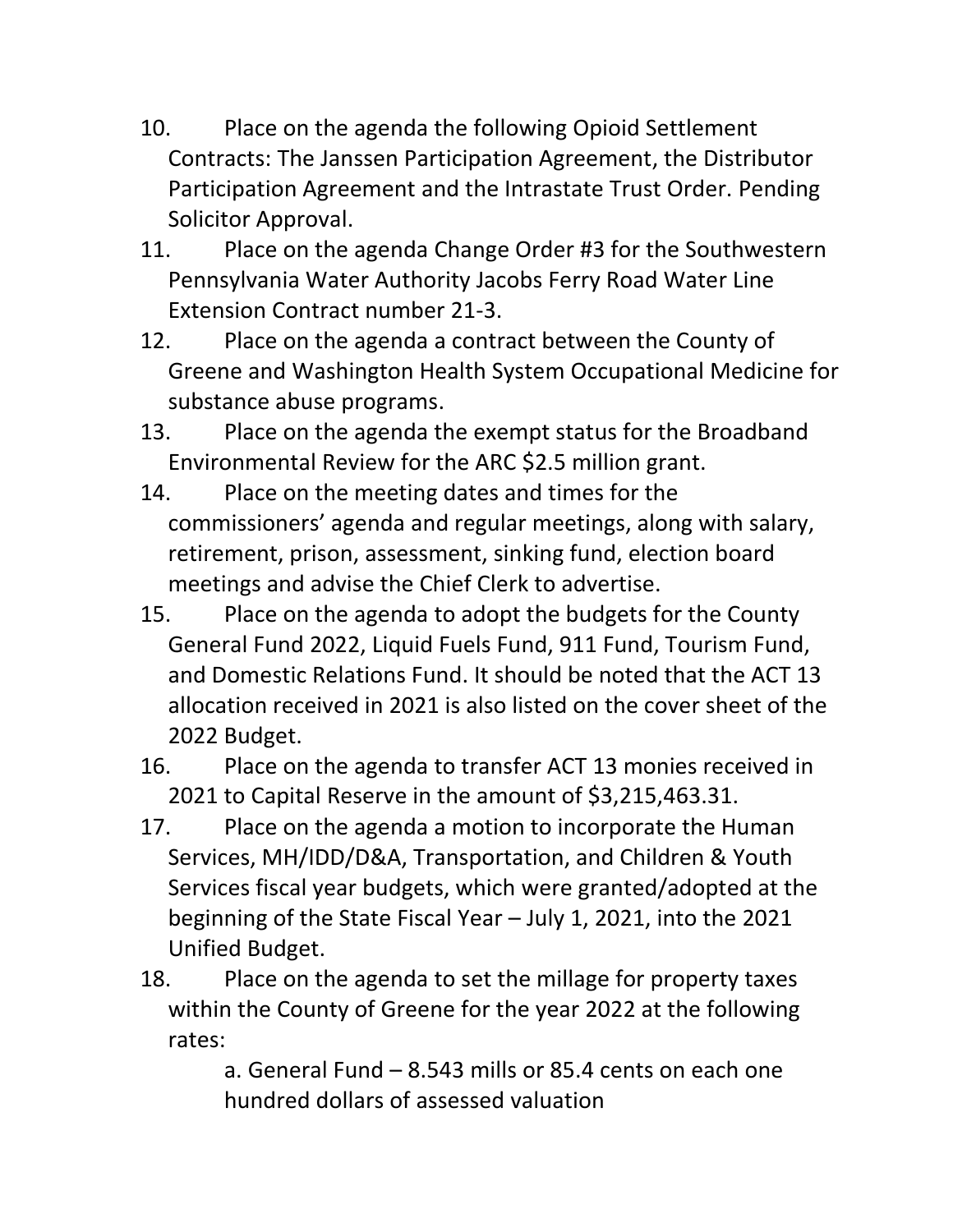b. Debt Services - .409 mills or 40.9 cents on each one hundred dollars of assessed valuation c. Library Fund - .083 mills or .8 cents on each one hundred dollars of assessed valuation.

#### **ASSESSMENT**

1. Place on the agenda the Greene County Real Property Tax Summary as presented and forward to the Greene County Treasurer's office for action. Effective 11/19/2021.

# **CDBG/HOME**

- 1. Place on the agenda the amendment to the Housing Inspection Services and the Lead, Radon, and Asbestos Agreement with Cosmos Technologies for the second set of inspections to be completed for the identified structures and also any structures that qualify for emergency rehabilitation outlined in the Housing Rehabilitation Policy and Procedures.
- 2. Place on the agenda a one-year extension of the Fair Housing Consulting Services Agreement with Southwestern Pennsylvania Legal Aid Services Fair Housing Law Center, contract ending on December 31 2021 extended to December 2022

## **CONSERVATION**

- 1. Place on the agenda the following 3 approved Dirt, Gravel, Low Volume Road projects approved at the 11/18/2021 District Meeting
- a) Washington Township LVR—Hickory Lane
- b) Center Township LVR—Barton Hollow Road
- c) Richhill Township DGR—Riggs Road
- 2. Place on the agenda to enter into an Agreement of Sale and purchase of an agriculture conservation easement with the Commonwealth of Pennsylvania and the County of Greene jointly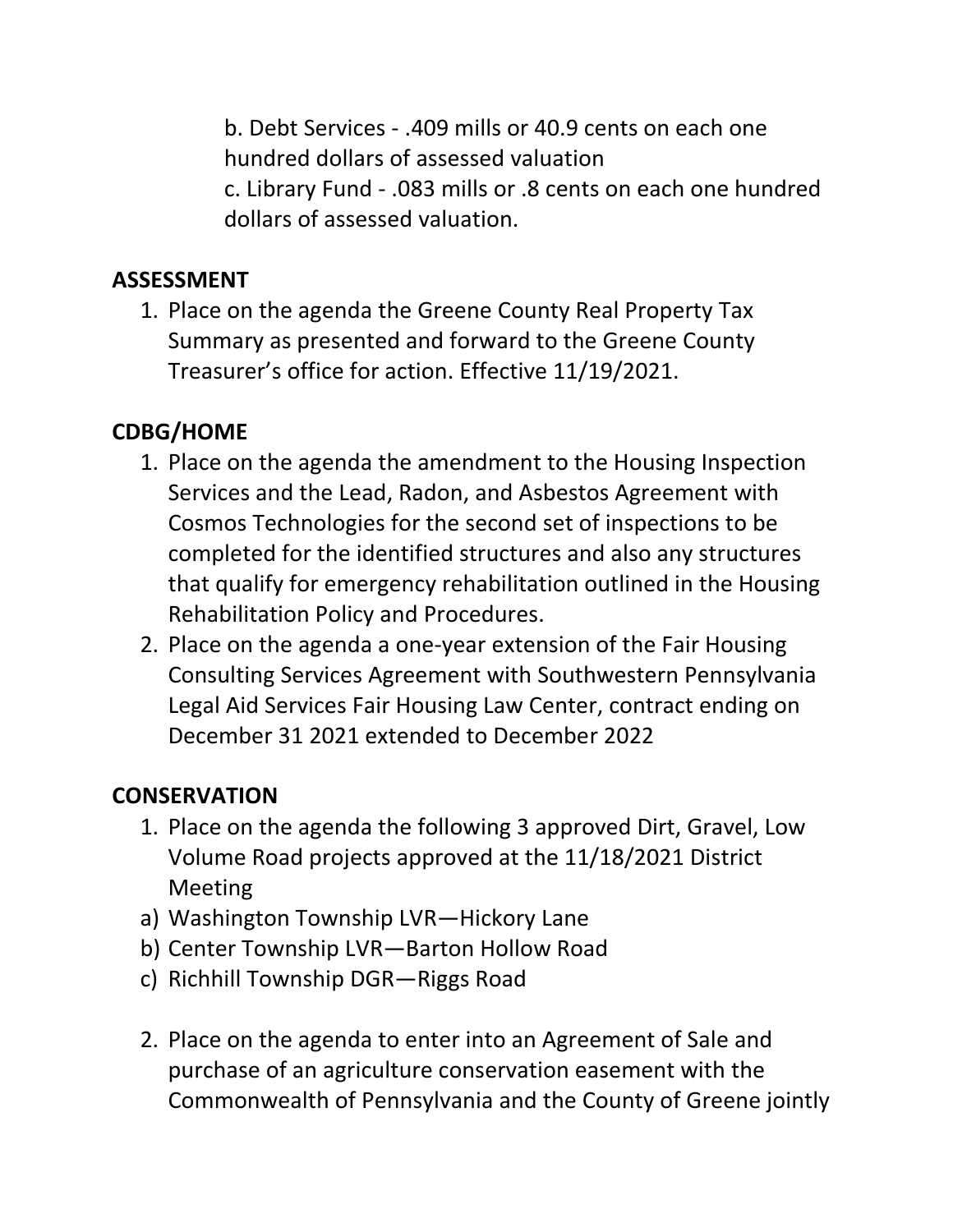and in perpetuity. The property is a 79018-acre parcel located in Morgan Township, Greene County. The owners are Dominick J. and Kimberly S. Barbetta. Purchase price is \$3000 per acre and will be paid in 5 installments over 5 years. The County agrees to commit \$50,000 of Farmland Preservation funding towards the purchase. Pending Solicitor Approval.

3. Place on the agenda final determination for Tier II Environmental Review Records for site specific structures under the HOME Investment Partnership Program.

## **CYS**

- 1. Place on the agenda the Academy- Summit Schools inc., FY 21-22, contract at \$219.24 - \$412.05 /day.
- 2. Place on the agenda the Childs Place (CAC), FY 21-22, contract up to \$2,500.00 /month.
- 3. Place on the agenda the Bair Foundation, FY 21-22, contract at \$64.13 - \$175.00 /day.

# **DRUG AND ALCOHOL**

- 1. Place on the agenda a Consultant Agreement with Steve Heasley for \$12,400
- 2. Place on the agenda the FY 21-22 contract with Gateway Rehabilitation Center not to exceed \$10,000

#### **EMA**

1. Place on the agenda the Letter of Engagement for the Provisioning of NG911 Services.

#### **HUMAN SERVICES**

1. Place on the agenda a Provider Agreement with OVR for Transportation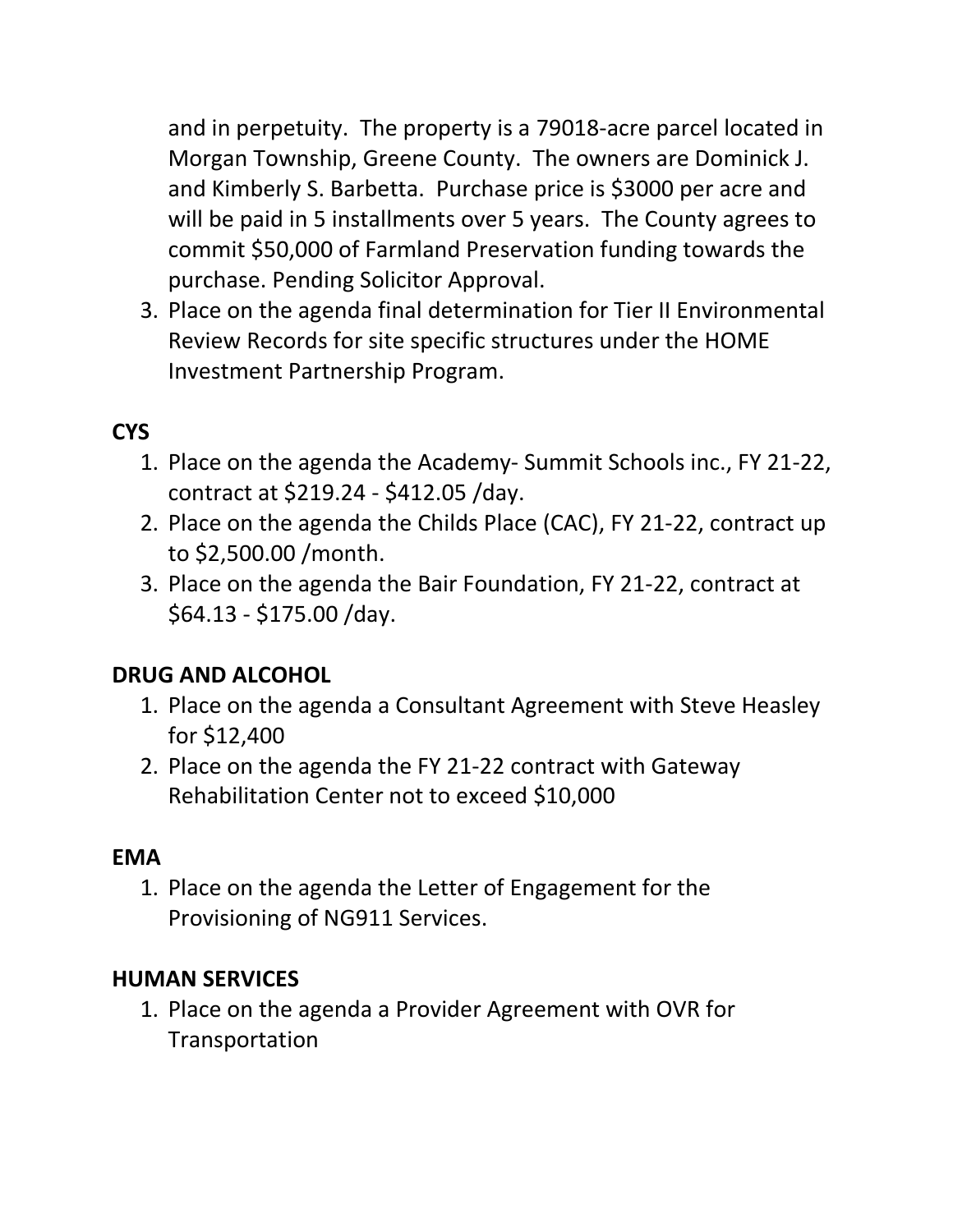- 2. Place on the agenda a Contract with Joyce A. Hatfield-Wise for Human Services Solicitor duties for calendar year 2022 for \$10,000
- 3. Place on the agenda the FY20/21 Human Services Block Grant Income and Expenditures Report
- 4. Place on the agenda the resignation of Nancy Riggle to the Human Services Advisory Board.
- 5. Place on the agenda the appointments of Leslie Stockdale, Rachal Estle and Linda Rush to the Human Services Advisory Board. Terms will expire on 12/31/2024.

#### **PROBATION**

1. Place on the agenda the 2021-2022 Space Available Contract.

#### **RDA**

1. Place on the agenda the re-appointment of Barry Nelson to the Redevelopment Authority Board.

#### **VETERANS AFFAIRS**

1. Place on the agenda the VISN ATLAS Memorandum of Agreement

#### **NOTICES**

- 1. Equitrans, LP has submitted a State Only Operating Permit application to the PA DEP Air Quality Program to continue to operate equipment at its Redhook Compressor Station located in Franklin Township.
- 2. Emergency Action Plan for Robinson Fork (PA0647) Dam DEP Number D63-076 was submitted.
- 3. EQM Gathering intends to submit an application to the PA DEP for Appalachia Pipeline Project South.
- 4. PA DEP is reviewing Bailey Mine Permit 30841316 14L Development located in Aleppo Township.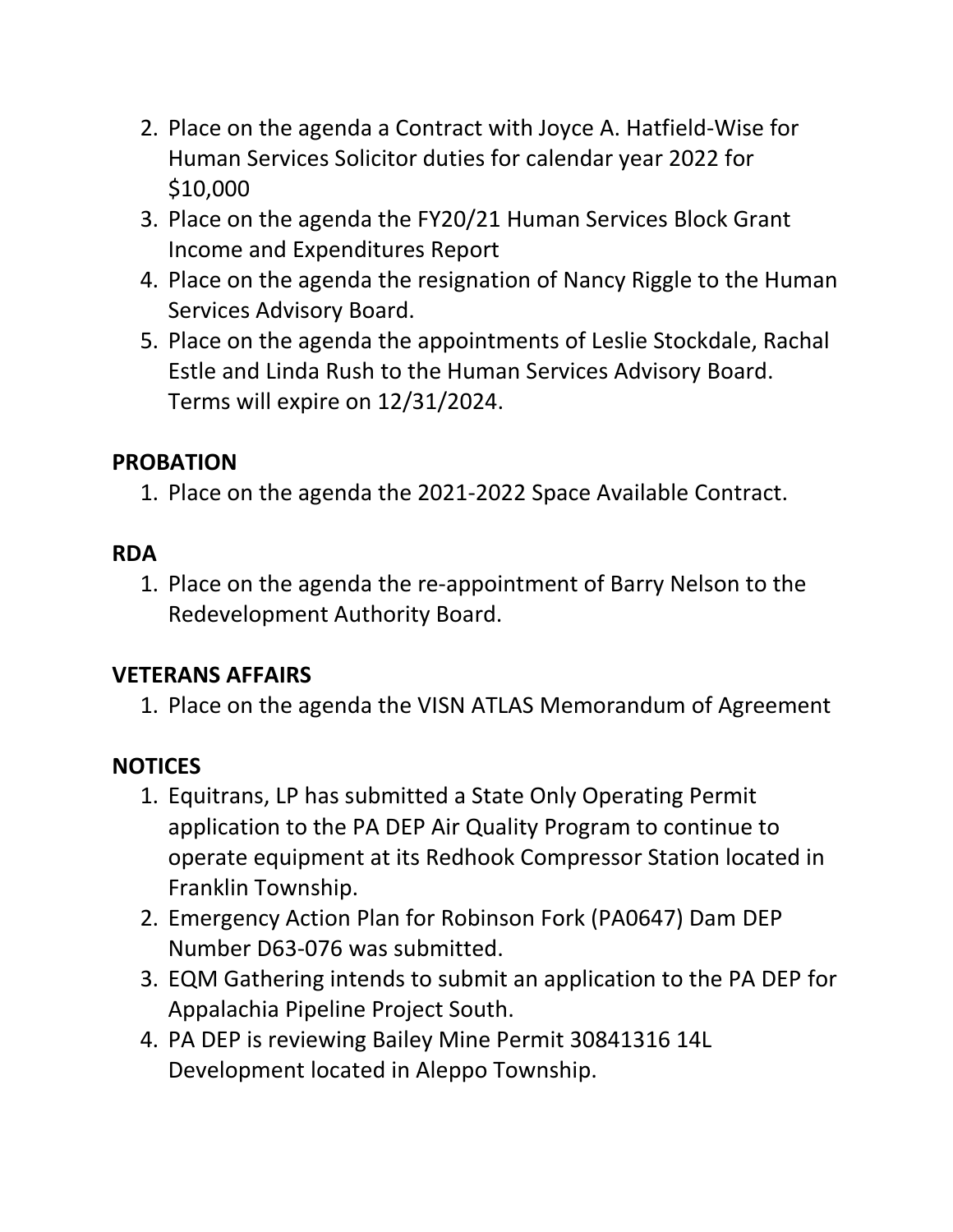- 5. Cumberland Mine #1, Panels 76-77 Gob-Ventilation Boreholes for installation of 24 Gob-Ventilation Boreholes located in Center and Jackson Townships.
- 6. US Federal Energy Regulatory Commission sent notice of revised schedule for environmental review of the Atlantic Coast Pipeline Restoration Project and Supply Header Project Restoration Project.
- 7. Consol submitted an application for a mining activity permit to PA DEP for Harvey Mine Located in Morris and Richhill Township
- 8. EQM plans to submit an application to the PA DEP for a Joint Permit for Water Obstruction and Encroachment for the replacement of 2 existing 48" culverts with a box culvert over Pettit Run. Located in Washington Township.
- 9. Consol plans on submitting a permit application to the PA DEP for Bailey Mine Permit 30841316 1 OL Panel Degas Boreholes. Located in Aleppo Township.
- 10. CNX is notifying general plan approval and operating permit application to the PA DEP Air Quality Program for their Iams Compressor Station located in Morris Township.
- 11. Municipal Authority of the Borough of Carmichaels Public Water Supply plans to submit an application to the PA DEP to make updates/repairs to their existing storage tanks.
- 12. Consol is notifying of intent to conduct underground mining operations located in Morris Township.
- 13. DEP determined that application for Marlin Aboveground Storage Tank Facility contains sufficient detail to enable the PA DEP to conduct the technical review and application is accepted. Located in Jackson Township.
- 14. CNX request to the PA DEP Ai Quality Program to obtain a General Plan Approval and Operating Permit (GP5a) for their natural gas wellpad (RHL-37) located in Richhill Township.